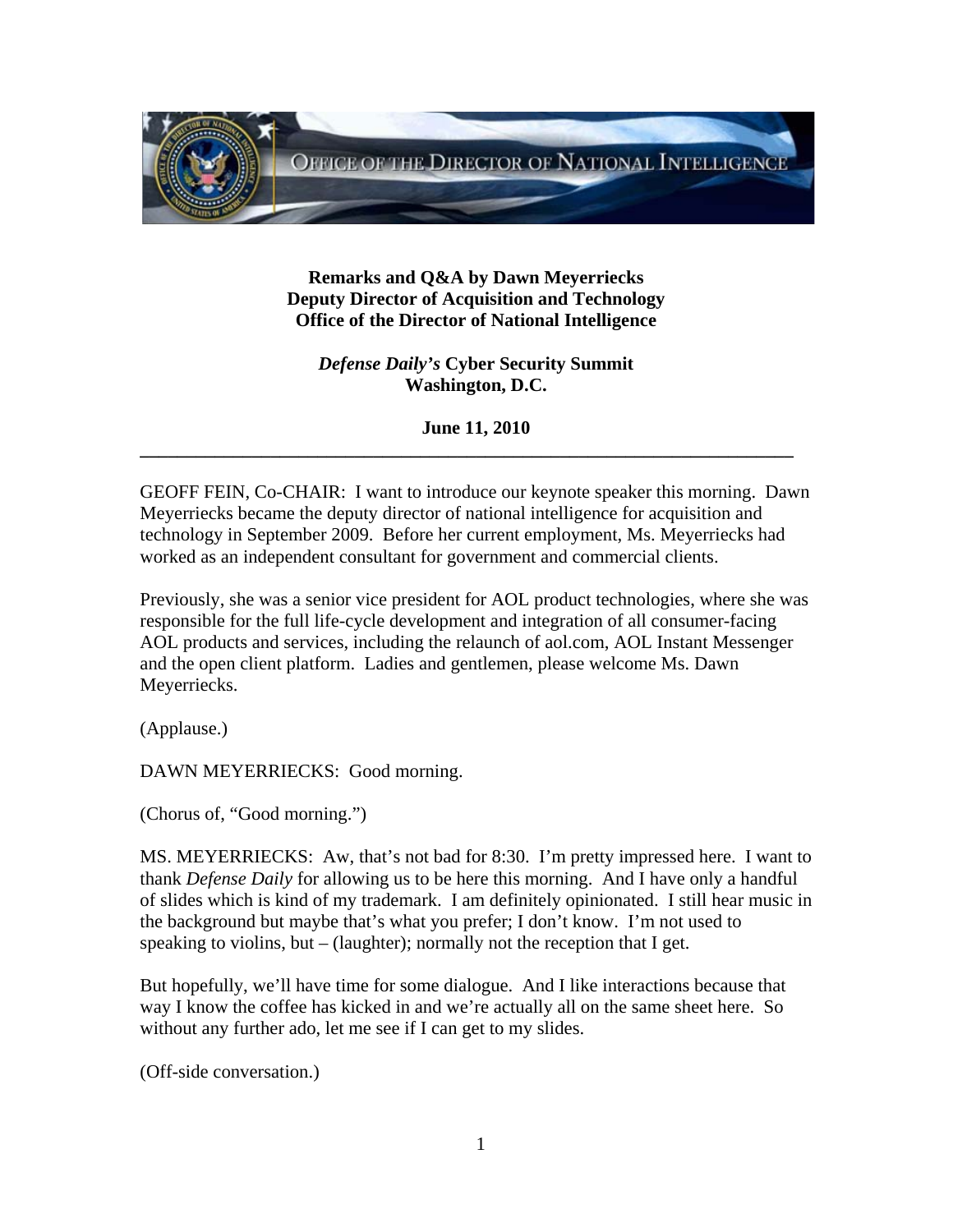All right, so why don't I just get started. And if the slides show up, they'll show up; and if they don't, I'm perfectly comfortable with that, too.

So what I wanted to talk to you about today is a federal cyber security initiative that is planned to be put in place in the FY '13 timeframe in which we are collaborating and very much interested in, in the initiatives as they move forward.

We are involved in the – with the office of the OSTP, the Office of Science and Technology for the President, with – looks like someone's going to come help me here – with defining three major initiatives that we believe underpin the future of how we ought to think about cyber security in the country.

And let me just table something here that I have in my slides but I think is really important: Cyber security is not the same as information assurance. And we as a community talk about those like they're interchangeable. And one of the things I'd like to leave you with, if you take nothing else away from this, is that we need to clean up our act as a community. They are not the same things. We should not talk about them as though they are interchangeable.

Information assurance is about risk management as it pertains to IT assets in general and it includes the soft as well as the hard components of that. Cyber security is very much focused on computer security and it's not necessarily about risk management. And I think when we mix those two things, we do a disservice to our community but also to our leadership because then they equate those two things, and they are not the same thing. So let me just put that out there.

Now that my slides are up, I'll actually continue with where we were going to go. Let me give you a feel for the mission as we view it from the DNI but, more broadly, from threats to our health and welfare as a society.

One of the things that we think about is if you can address the Straits of Taiwan through radical militant groups that may or may not have state associations, then that's pretty much the spectrum that we deal with. We deal with – we'll call them lone wolves; the 12/25 bomber, and the whole way to nation states that might be interested in undermining our stability or otherwise upsetting our way of life. And that's the spectrum that we deal with.

The interesting thing is that technology is completely agnostic in terms of how it gets employed or where it gets employed. And I just have a couple of examples up here. There are plenty of these. You can, for example, build a machine – design a machine – highly complex plastic parts, high impact, high-ingest plastics with a \$300 machine that you can have in your home.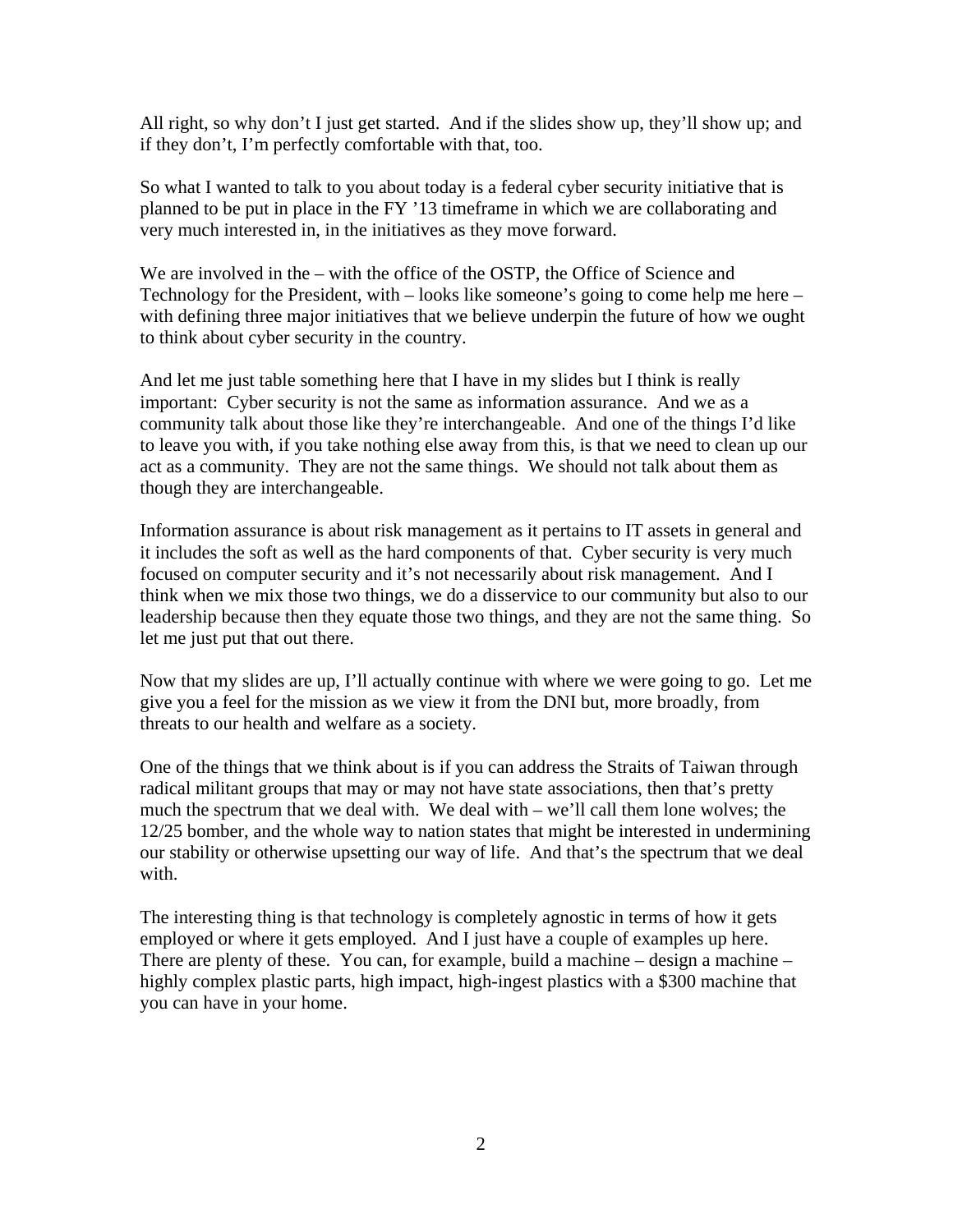Do-it-yourself drones is a very, very capable website in terms of if you want to build something fairly significant and drop stuff from it. LavaAmp is a \$100 gene sequencer that is commercially – or, will shortly be commercially available. Locomotors.com is really interesting and I put the websites there.

Based on your interest, you can go figure these out or look at them. You can actually design a custom racecar over a weekend, build it and drive it home. It's a place in Texas. And what they do is they use a bunch of component parts, allow you to assemble them pretty much any way that you'd like and drive it home.

And what they figured out is that the crash rules only apply if more than 50 percent of your vehicle is aimed at a commercial market and it's not customized. So I'm not sure you can get these insured or how you would insure them, but the fact of the matter is, is that technology has been democratized to the extent that it's not just cyber; it's the physical world as well. So it's the virtual and the physical.

And then of course, World of Warcraft, Facebook; there are all sorts of things that go on that allow us to collaborate in ways that it's not just us, right; our enemies know how to do this. People who want to undermine us can use hard and soft technologies in order to figure out how they can come at us.

And so the trick for us is we have to be able to stay ahead in terms of how we aggregate these things and think differently about the problem. And that's really what the federal cyber security research agenda is about.

So one of the things people say to me, well, don't you go home and lose sleep at night in your job? No, actually, I don't. And part of the reason is not because this technology isn't available to everyone. It's because our social structure scales in a much better and more purposeful way than our adversaries do at this point. And that's our advantage today.

We can't count on that forever but, for example, nobody has the combination of the military, DHS and the other things that are going on that are able to get together. And you can read all about how much trouble we have with that but I would submit that we're still better at it by far than any of our adversaries. So we have a scale and a breadth from a social perspective, from a soft perspective, that allows us to apply the technologies in ways that allow us to be competitive and actually stay ahead. And that's the thing that keeps us going.

But from a technology perspective, what should we be thinking about from a cyber security? And let me tell you, we'll get to that, but here's just an example and this is DOD example and it's dated, but Desert Storm versus Iraqi Freedom – it's dated but it tells you what the force multiplier is if you can combine the social with the technological.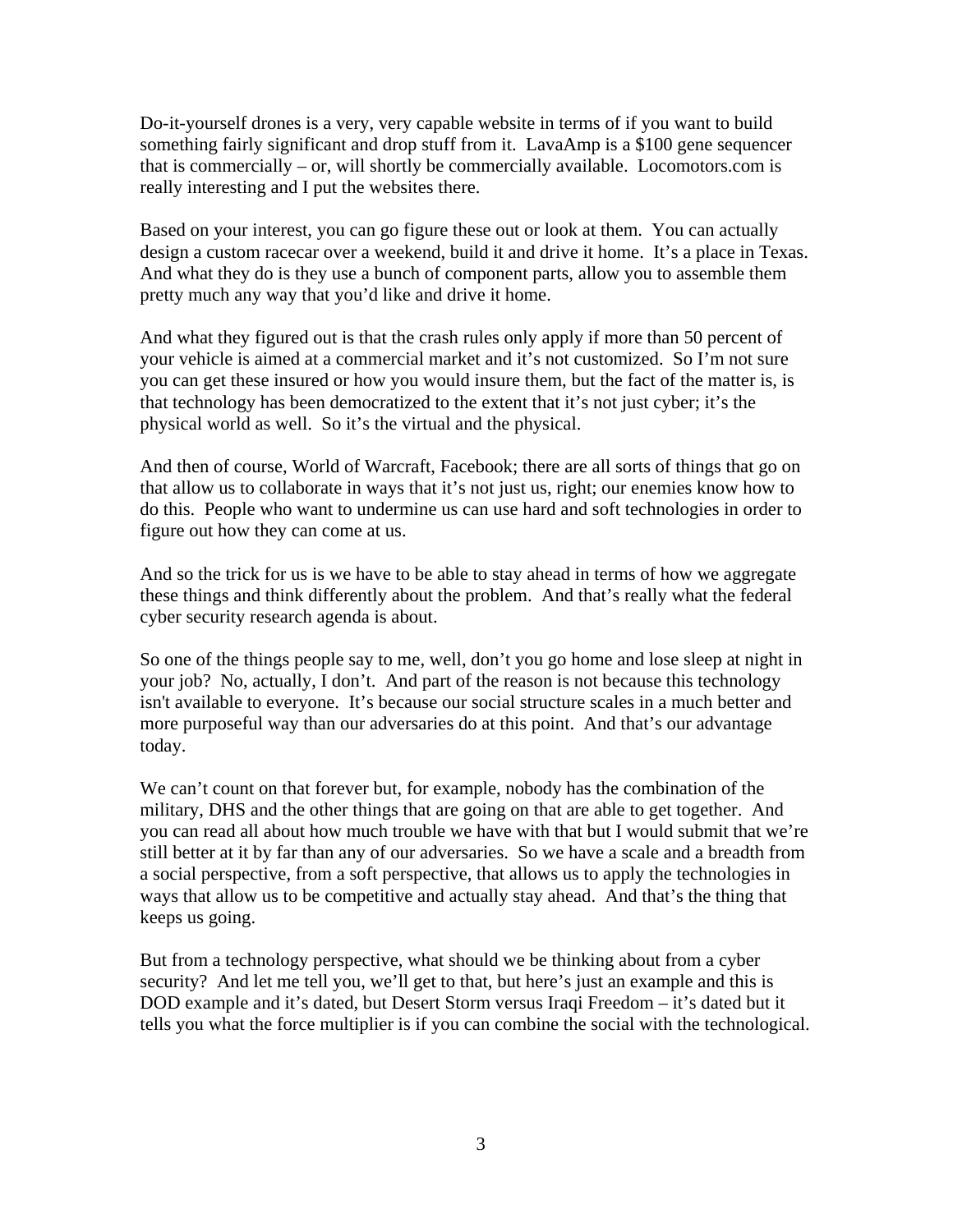And the one that I point out all the time is if you look at the number of platforms per target versus targets per platform, for Desert Storm, it took four platforms to get a single target. In Operation Iraqi Freedom, which was roughly a decade later, one aircraft could take out four targets.

So those are the sorts of force multipliers if you can combine – and it's not just technology. You also have to combine the ability to scale from a social perspective. The fact that the services got together, intel got better-integrated – that's what ended up making the difference between those two decade-apart activities. It wasn't just that technology got better. It's actually we figured out from a social perspective how to graph those things together so that we were much, much more effective.

So here's my rant that I talked about when we started about cyber security versus information assurance. Again, if we can talk about this clearly because the people in this room understand these differences, then we won't be confuting the two. Information assurance is all about risk management.

So I'm going to say something that I hope is not a surprise here: There will never be a perfectly secure computer that's connected to a network. I'm just going to assert that. So we've got to think about the problems.

We are interested in information assurance. At the same time, we are looking at the discipline of cyber security because that's how we're going to try and raise the bar in terms of how we're protecting. And in fact, in some cases, that's a trade space.

When I get in my car and I'm driving around – and I live way out in the boonies – the things that I watch for are things like deer and raccoons and things like that. When I'm in D.C., I'm not watching for deer and raccoons. I'm watching for the cab driver who's going to come into my lane or the bus driver who's going to use the (load ?) gross tonnage because he just can and be in my space.

And that's the way we've got to think about this problem. Information assurance is about risk management. Cyber security is about how we handle one aspect – the discipline associated with one aspect of how we deal with information assurance. And I think that's really important that we not confute those two things.

So given that, so hopefully everybody gets that this cyber security research agenda is not about information assurance; it's about cyber security because that's really important because this is a continuum that we're going to have to balance.

So here are the three initiatives. I think this is interesting because it's going to generally be administered outside of the DOD and, clearly, outside of the intelligence community, but very important to us because we do lots and lots of business in that space.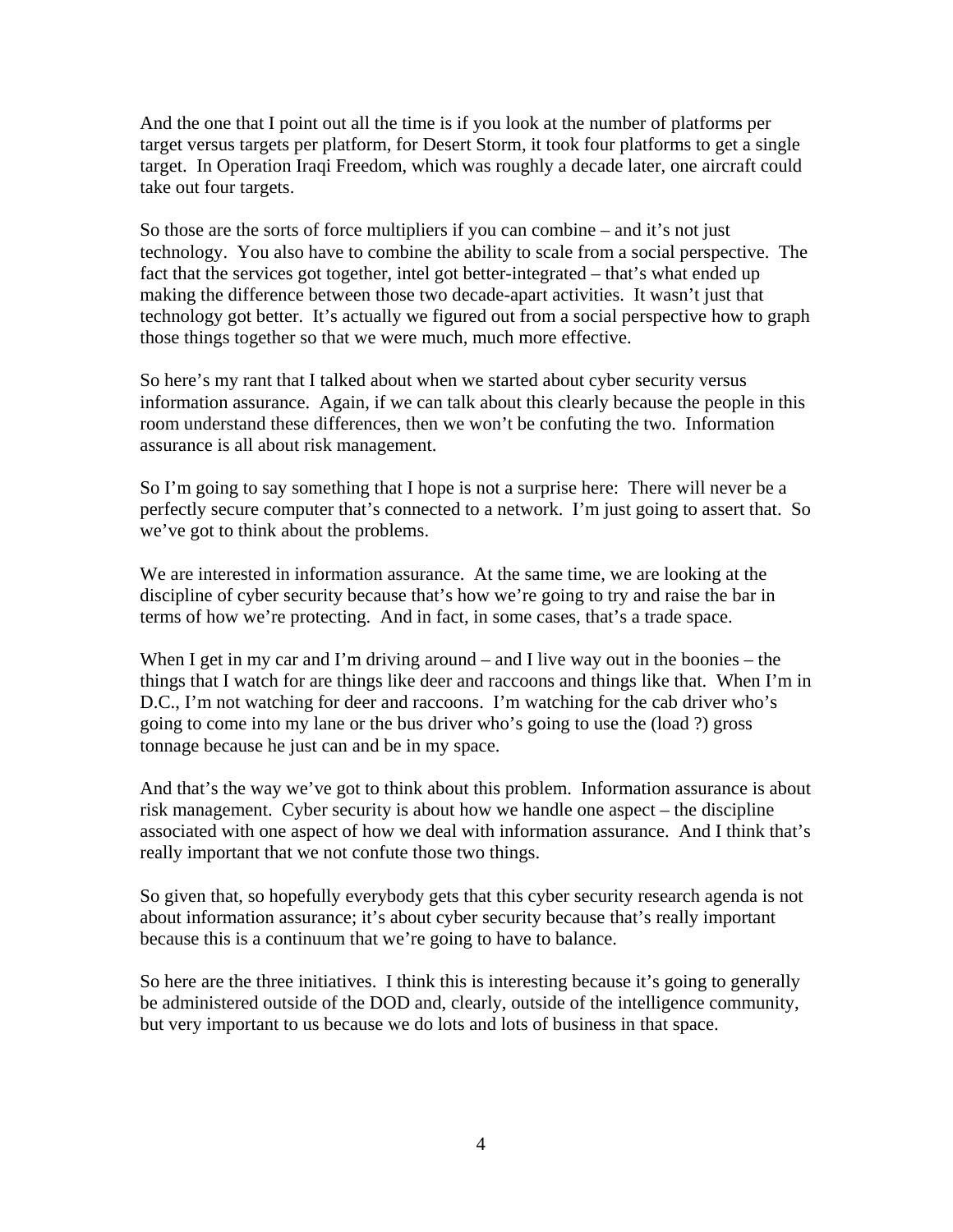Tailor trustworthy spaces – and I have a slide on each one of these; moving target and cyber economics, with the idea that there will be multiple billions of dollars put into these initiatives in the FY '13 time, and maybe some in FY '12 depending on how we work things out with Congress in terms of how the funding flows. So let me talk to each one of these and, hopefully, these will spur some questions or some conversation during the Q&A.

Tailor trustworthy spaces: I talked a little bit about when I'm driving in Purcellville versus when I'm driving in D.C., I think differently about the problem. When you go to the library – if you go to the library – so maybe that's not a good one to start with, but we'll start there.

Let's talk about a theater. When you go to a theater, there are certain rules of behavior. And there are certain expectations that you have and transaction in terms of the ticket. You expect that people are going to be quiet around you because they're there to see the movie, too. When you go to a ball game, totally different experience.

And so one of the mistakes that we think we've made is we're trying to float the whole level of the ocean higher. And we're much more sophisticated than that. Our expectations of our fellow people and how they will act in different situations is tailored to the environment. And in fact, the morays of behavior are different based on where you are.

At a ball game, if you sit there and behave like you're in a theater, the people around you are probably going to wonder, like, why did you come, right? If you kind of just sit there and you're very quiet and you don't jump up and down and scream when your team scores a run or whatever. It's kind of like, wow, that was weird; why did they bother coming?

If you do that in a movie, you'll probably be escorted out. And so we've been way too unsophisticated, way too naïve. We've tried to make things – we're a bunch of technologists. We try to make things zeros and ones. The world is not that simple. Cyber security is not going to be that simple either. So that's the idea, is that we have to be much more sophisticated in terms of the runtime environment that we expect based on what kinds of transactions we expect to be carrying on.

So for example, if I'm doing an interchange with my bank, I want that to work 100 percent of the time, every time. There are other examples where I refresh a page in Google when I Google something because it's taking too long. I get nervous if I have to refresh the page with my bank all the time. But if I'm just doing a search for who won the ball game last night, if CNN is slow and I can get it from ESPN, okay, I'll just cancel out of that and keep going. And that's okay. We're all sophisticated enough to figure that out.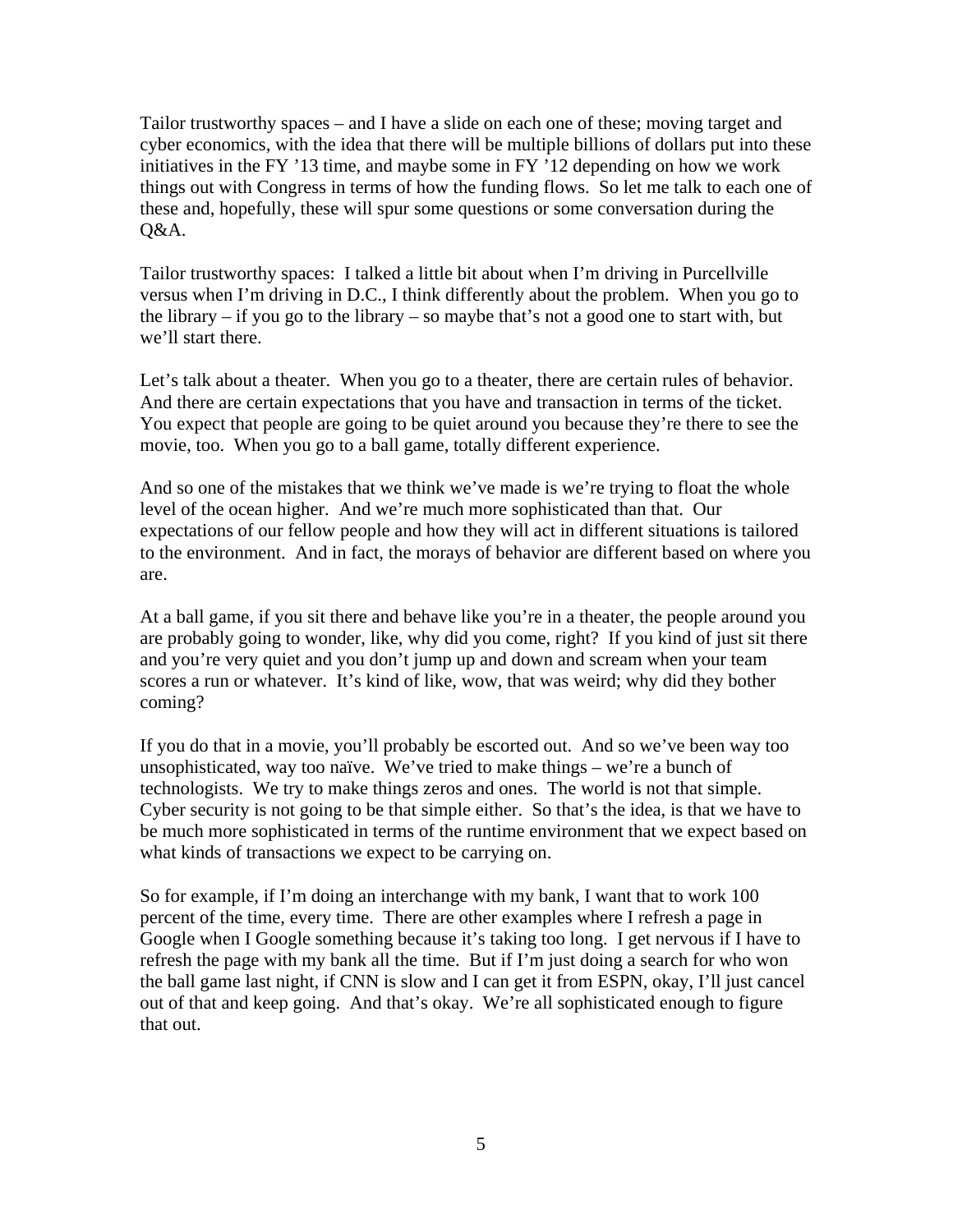And one of the precepts that we think we've messed up is we tried to do a 0/1 kind of approach to this and somehow we're going to make – from AOL, we always talked about "my mom," right? Not "my" mom but the generic "my mom." I'm never going to make my mom's computer not subject to being part of a botnet because my mom – I love my mom – she's just not very sophisticated in terms of IT. She calls me when the printer runs out of paper – no, seriously; it's like, that's how – come on, we all have moms, right, or dads or somebody – Auntie Mae that calls you and says, my computer's broken – or somebody – maybe it's you but we won't raise hands here.

But that's the point. My mom's computer is probably always going to be part of a botnet no matter how many times I clean it up because she's going to hit yes because she's going to get to her bridge game or whatever it is she's going to do.

And we're all trained. How many of you totally read the T's and C's whenever you get an upgrade from Apple or PC – anybody? Okay, so we're all vulnerable because we've all been trained – and my mom's no different – to say when it pops up, it says should I continue? Well, yeah.

And in fact – and I tell this story and it's really sad but the DOD and the IC don't actually load the certificates in for external sites. So we've actually trained our own people to say, I don't trust the certificate; should I continue? And we say yes, of course. That's the way it works because we don't have those in there.

So lots of examples of this. That's just life. But that's okay because my mom is never also going to do banking on her computer. So maybe it's not okay because she's going to be part of some Russian gang that's going to be stealing money, but in terms of what's at risk there, she doesn't do her banking on her computer.

Now, in my case, it makes me a little more nervous that we've trained everybody in the IC and the DOD to say, oh, yes, I understand that I don't trust the certificate but I'm going to keep going. And we only do that on certain sites.

When I was a consultant, I had to do that in order to get paid; had to say yes, I trust the certificate of a DOD site that I actually logged into in order to get paid. That's okay; I had the context to make those sorts of decisions. And that's the environment that we need to create.

This relates to the last initiative. And I'll just tell this story quickly. At AOL, we found that customers would trade convenience for security every time; every time. If something got in the way of convenience, they would immediately abandon any need for security. Were they that overt about it? Yeah, pretty much. We had people that – their accounts had been phished, we would upgrade them to a fob and in six months, they were not using it.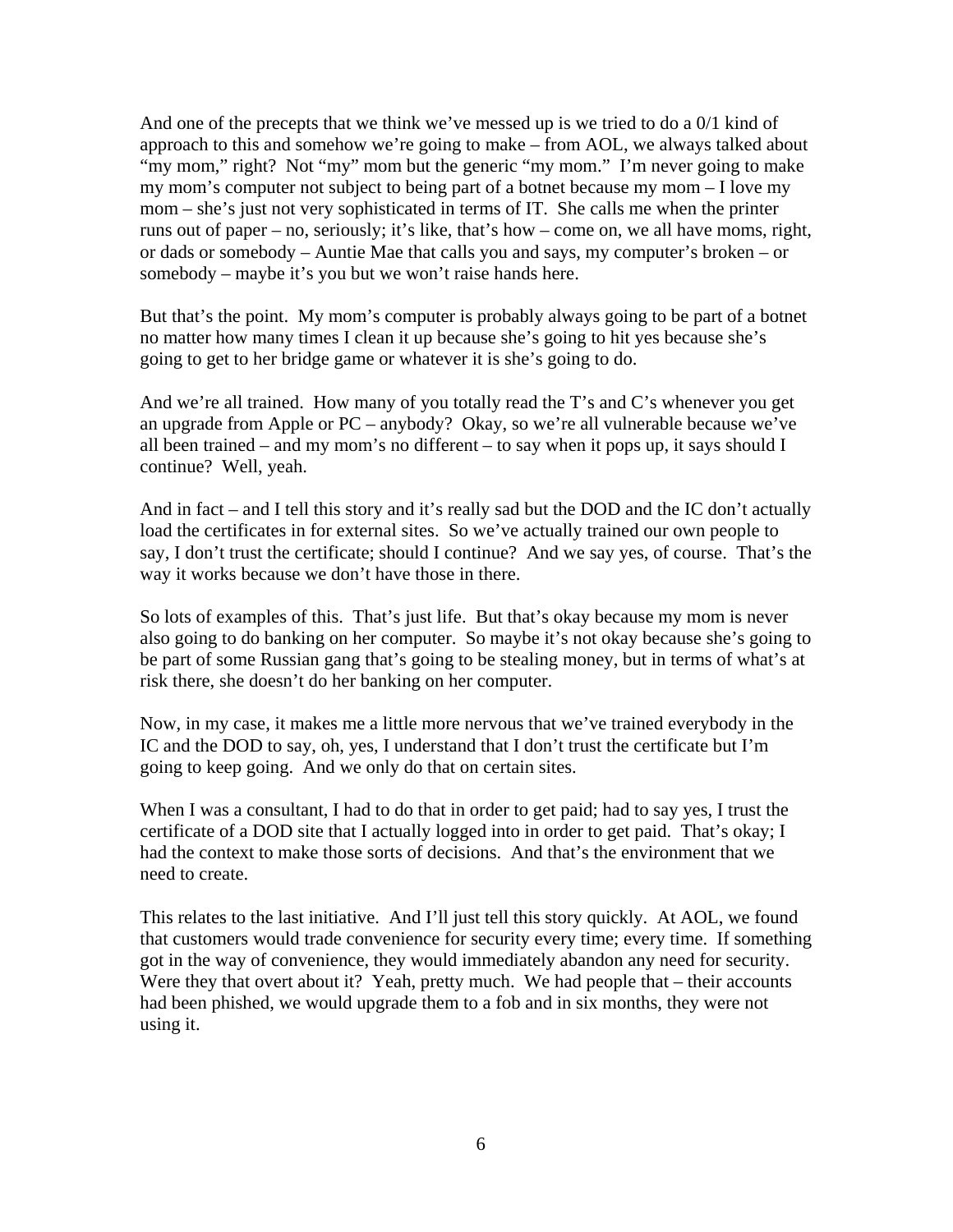Now, they had suffered, in many cases, financial loss overtly because they had been phished. And in six months, it wasn't worth the time and attention to take the fob – probably because they lost it, honestly – to enter that extra number in to make sure that their identity wasn't phished. I mean, that's just people. We can all rant about it but my mom's never going to be a computer science expert and she's never going to make sure that her computer is clean.

So what we've got to do is create the kinds of environments where there are different levels of trust, that there's an easy way for us to figure that out, kind of, in situations and make it painless so that somebody can actually, with some sense, say, yes, I'm okay that I actually don't know about this certificate, but I'm going to continue. And we've got to make that possible for people potentially like my mom, as well as for more sophisticated users like I like to think I am.

But I don't read the T's and C's either so, I mean, T's and C's are not a good way to get us something like this. So there's a whole lot of work that needs to be done here. You see the challenges associated with this. We might not even be thinking about the problem correctly and that's part of what this is about. It's to think differently about the problem but know that a simple model, a zero or one, is not a good model.

Moving target: So this is the  $-i$  f you're on thin ice, speed is your ally, right? Go fast. So one of the things we're talking about here is, maybe standardizing to the same release of Adobe for 25 months because that's how long it takes us to validate the next release isn't a good approach. Maybe we ought to think differently about the problem. Maybe we ought to move quickly and then have a staggered baseline so that we're not vulnerable across the board.

In fact, another example – another AOL example because they're unclassified and dated at this point, so I'm okay with those – the load-balancing piece of software that actually shoved, you know, 30,000 IM users that all wanted to log in at the same time in the morning to a particular server set got overwritten constantly.

And I mean, by us, so that we could preserve the CM baseline because we knew that was one place of vulnerability that could be – if it were exploited, could actually bring the service down. And, you know, service outage is a really bad thing. So there's different – so we constantly overwrote that to make sure that it wasn't getting changed. Because you know, if we did it often enough, we could control it.

So there are very different approaches to how you do this. And I would submit that AOL is not the only one who is doing things like this, but it's a fundamentally different way of thinking about the problem. And there, again, you know, there's some basic things like run time, configuration management, that classically, the government's not so great out, that has to be in place in order to make this work.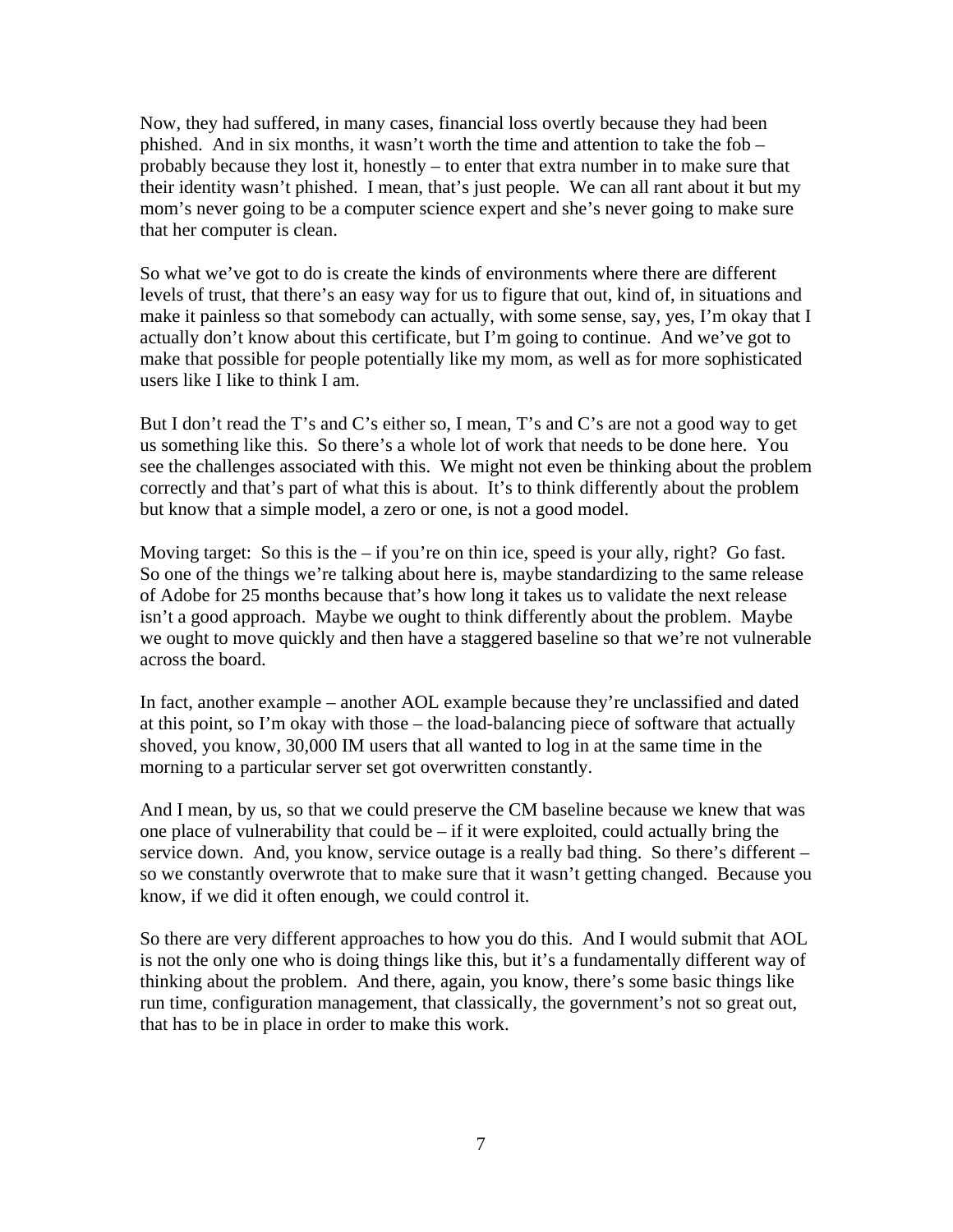So there are some significant challenges here, but a different way of thinking about the problem is to move and move very quickly. We're not saying in this particular one that we think this is the answer, but we think we ought to have the conversation and understand whether or not there are some benefits here.

And based on my previous chart, which was different risks, different environments, maybe there's a class of problems that this is exactly the answer that we should be thinking about, as opposed to a very stable CM baseline that is, you know, tightly controlled and kind of just chugs along at a validation rate.

And then the last one, the cyber economic incentives – so here, this kind of wraps back into the things I've been talking about. What will motivate, or cause my mom – if I ask my mom if she wanted her computer to be a botnet and part of a botnet, she would say no. So what would motivate her? What's the threshold level of pain? How trivial would it have to be for her to be able to validate – you know, what would she be willing to do to make sure that her computer wasn't part of a botnet?

That probably is different than what I would be willing to do on my classified system that I use for the intelligence community, right? There's a different expectation level there. And how do you motivate that? Now, in my case, you know, if my computer gets compromised because I did something like put a thumb drive in or said yes to – yeah, go ahead and download that, you know, key-click follower – that would be different.

There are repercussions for me. But in general, if we're trying  $-$  if part of our effort is to raise the level of the ocean so there are fewer TAC platforms out there in the wild, then the impedance factor for my mom to be able to be part of that solution has to be much lower than it is today, right? So how do we get at that? And how do we motivate?

And I think, also, I'll throw something out here. You know, people talk about, well, we ought to make the vendors ensure their software. Okay, so how much has insurance stopped the spread of cancer? Is that the right model? And obviously because I asked the question that way, I have an opinion on that – (chuckles) – because I could have used lots of other examples.

But it depends on how you think about the problem that we're trying to address and how it ought to be countered that makes a difference in this space. And what we're saying is, if we agree we want to raise the level of the wild so there are fewer things out there to worry about, how do you do that? I used my story about AOL and people that had been fished. And it's just, you know, consumers will trade ease of use for security every time, even when they personally have suffered financial lose. So how do you address this?

So those are the three initiatives that we're talking about. They're very broad. We don't have any fixed ideas about what the answers are. I just think they're very, very good questions because they try to get at the  $-$  cyber has to more closely resemble the trade space that we make in our own lives.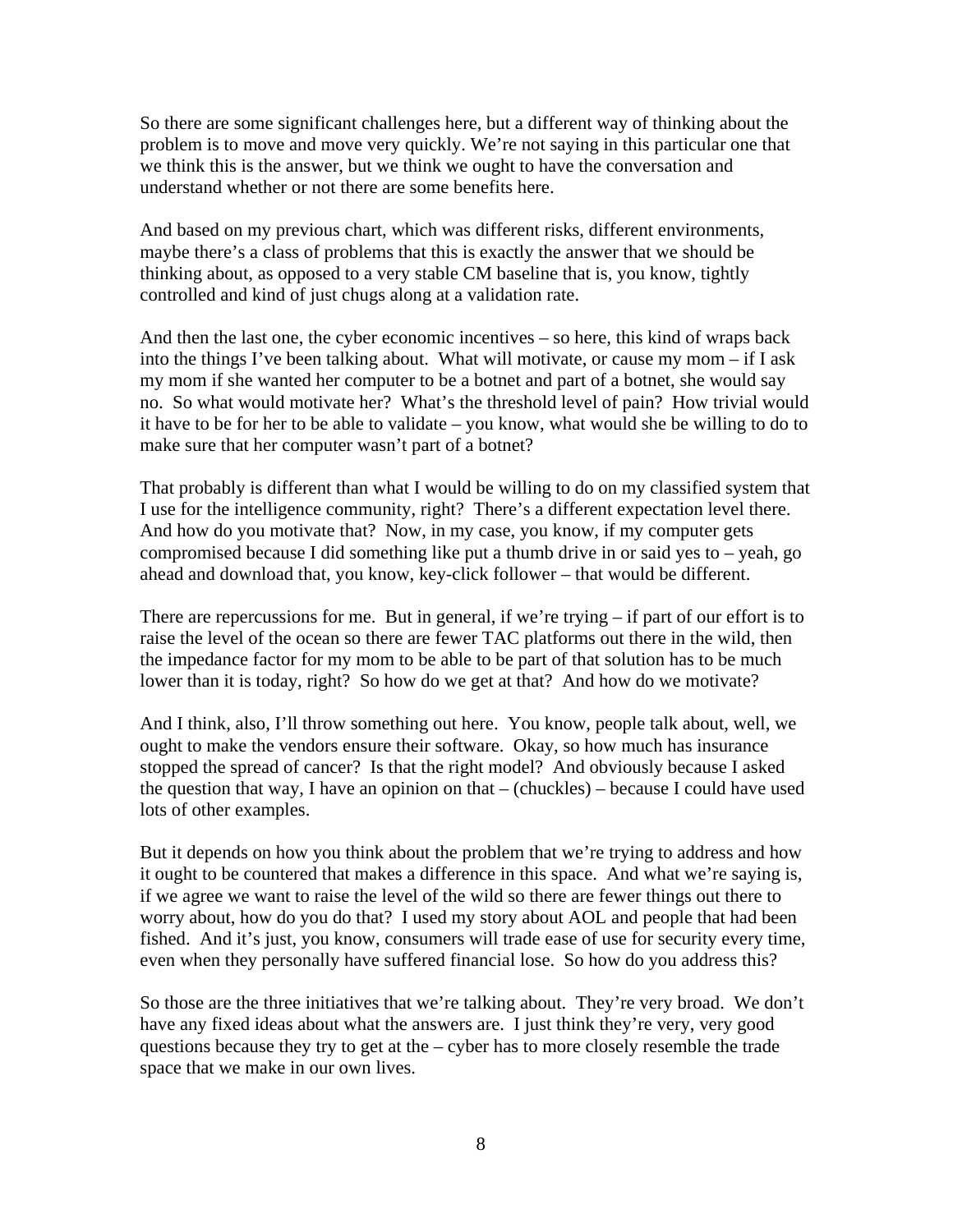And it has to be presented in a way that it feels intuitive to us, so that we can – you know, okay, this bus is going to pull into my lane, so I know I need to move. Those sorts of – I don't even think about that anymore. I just anticipate that it's going to happen. So those sorts of things.

Now, it also says there are risks that we all incur that we don't think about. And that balance needs to made, right? I get on an airplane. I got back from Seattle last night. I didn't think anything about boarding the airplane. I wasn't worried about whether I was going to die on the airplane. But we don't have those rules in place. We don't know how you even think about that from a cyber perspective, right? We don't have a risk context that makes sense to us.

So there's a lot of work here. This is why it's being sponsored at the federal level. This is not a – there's not an answer band-aid that is going to come with this. A lot of good, thoughtful work needs to happen. So I think here are the opportunities. Help us by talking about cyber security versus information assurance. And I'd love to have a discussion if you think those two things are interchangeable. And again, you know, I think we do a disservice when we talk about them.

Let me table something, but this opportunity that – this funding that we're talking about is not a selling opportunity per se. We're trying to get at the intellectual struts for how we think about cyber and how we move forward in that space. And yes, products will probably come, but we're of the opinion that we don't have the intellectual fabric yet to actually be thoughtful about products.

We've got tons of products. Things have gotten better. I don't want to say anything  $-I$ don't want to take away from that. But we're starting to question whether or not the fundamental precepts are right and that's really what, at least initially, this will be aimed at. We're looking for traditional and nontraditional partnering in sourcing. You know, there are some good lessons from industry that we need to bring forward.

And you have to factor in – and I hope, hopefully have tabled some of this – the soft as well as the hard sciences. This isn't simply a computer-science drill. This is a, how do we actually get users to behave in a way that is helpful to us?

And I would encourage you, for this major initiative, there's a forum here. We are looking for ideas. It is open. We're actively soliciting those, or you can send an e-mail, but I encourage you – if you're interested in the space where the government's about to spend multiple billions of dollars to think through the intellectual struts, here – to register for the forum and get into that and provide feedback because we are actually looking that and trying to incorporate that in the first set of initiatives that are being formed right now to try and go after these three themes.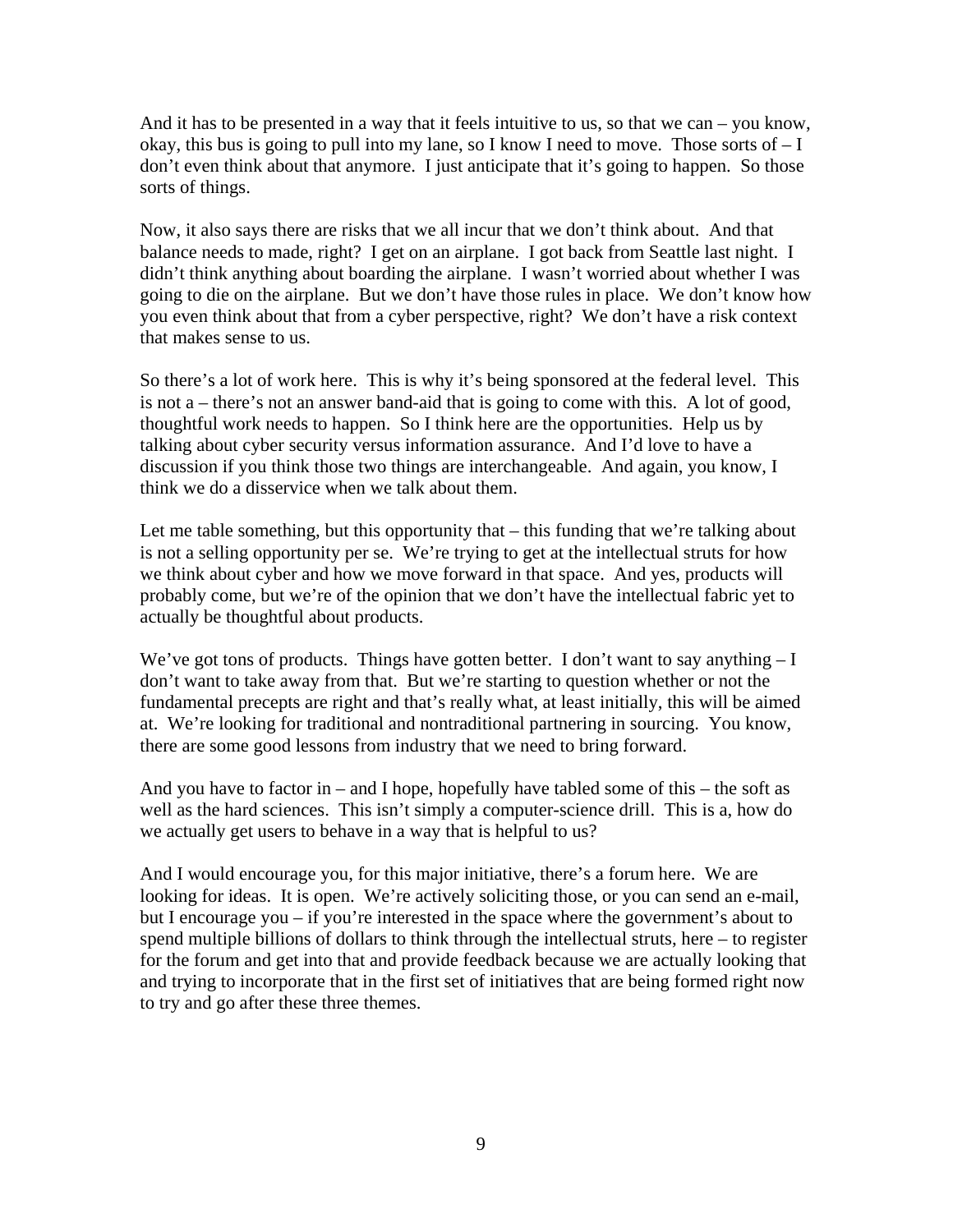So here's my pitch. You're technologists, in general, here, or you wouldn't be here today. Demonstrably focus on mission outcomes. We've got to be about – what effect are we trying to achieve and how's the best way to get there? We're trying to raise the level of the water across, you know, the open Internet. Then how will we go after that? Or, you know, are we trying to protect highly classified intelligence assets? Two different problems, very different solution spaces, probably.

We need to collaborate. We need to be thinking about not just the classic Beltway answers, or not just the classic commercial answers – you know, this – well, commercial lessons learned apply to the DOD or the ICE. I hate that question because I think it's a bad question. The answer is obviously yes, but anything to an extreme is a bad answer.

I think we need to be really innovative because I think we're going to run out of runway on our current approach. I think everything, right now, looks like a nail, so we're using a lot of hammers and we don't need to be. And at the end of the day, this community is responsible to deliver innovative technology-based capabilities that solve intelligence challenges – not just my challenges, but of course that's my worldview. Those are the things I worry about – but in general the challenges associated with applying IT at the social level that we're talking about to be effective from a cyber security perspective for the nation's sake, not just the intelligence community's sake.

So, with that, I'm going to – that's my last slide. Everybody was  $-1$  did get a little bit of feedback because people laughed. So I know you stayed with me. Comments, questions? Sir.

QUESTION: First of all, when you made the comment that information assurance and cyber security are not the same thing, I was ready to cheer. (Laughter.) But then when you – you kind of – at least my impression of what you said, you kind of said cyber security is actually kind of smaller than IA and doesn't include risk management.

And I've got to tell you, my interaction with particularly the DOD folks is exactly the opposite. They are looking at cyber security as a bigger set, that IA is sort of a subset of it and it's totally about risk management. It's totally about – the first one, this one, the mission outcomes. Is your way of defining those, too, is that your opinion or is that NSA's? Because that's different than what I've heard before. I just – I'm not trying to get into an argument with you about it but that piece of it struck me as different from what I've been hearing.

MS. MEYERRIECKS: Let's see. So I think there is plenty of discussion here. And I won't say that mine is right and somebody else's is wrong. Again, this is part of what the problem is, I think, right? We don't have enough specificity and we don't have enough consensus in the community as to what set of problems we're trying to solve for what particular outcomes.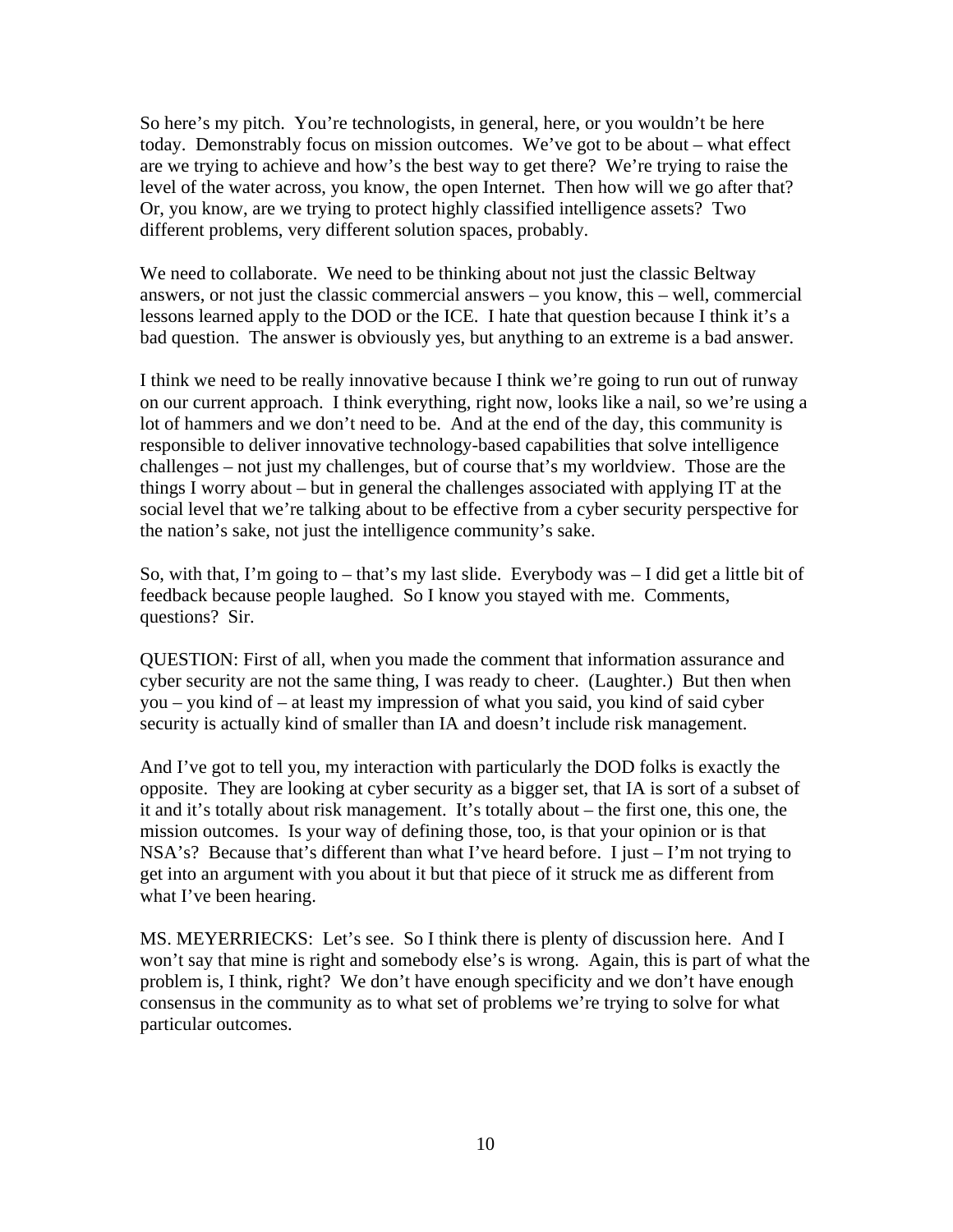So, in my mind, it feels like a subset. But that's Dawn's worldview, right? And would I arm-wrestle you on that strenuously? No, but I'd love to have a conversation about that because I think part of what we've got to get at is what set of problems we're trying to solve. And the thing I think that gripes me most is when people use those interchangeably – information assurance and cyber security.

So I think we can have lots of robust dialogue about which is the elephant and which is the tail. And I'm not sure if, at the end of the day, if it matters a lot at this point. So, yes, I've heard – I'm friends with lots of people in the DOD that espouse that opinion. I have a different one. I think that's okay, not to die for. Sir?

QUESTION: Good morning, Dawn. On one of your earlier slides you talked a little bit about policy but then you didn't elaborate on it. It was back on your – (inaudible, off mike) – trustworthy; you mentioned – (inaudible) – policy, communication and policy specs and management as one of your bullets. Can you talk a little bit about what you had in mind there?

MS. MEYERRIECKS: Yes. Well, and, again, I'm going to use language that we understand today with the caveat that we may not be even talking about the problem right at this point. But that particular one is how – particularly for us – how we deal with multilevel classifications and things like that, right? There is a whole – if you know the intelligence community at all, there is a whole set of special things that we've been trying to work out pretty much since DNI was stood up in terms of this mismatch between categories and trying to share information across that.

That for us is the coherent policy implementation. But we had the same problem. If you expand that to DHS and what they're trying to do from a dot-gov perspective, right, there are different rules. For example, what the FBI is allowed to do with U.S. persons information is much different from what NSA is allowed to do with U.S. persons information.

That's the law, no choice about that, right? But how do you reconcile those two things? And then there is some technology that falls out of that. And my favorite example – and we were talking about one of the things in the car today coming over – we can, for example, I can be in a position where I'm allowed to see certain things.

But because I'm not wearing the right badge I actually have to go do special pushups in order to get access to that information. And it's that sort of, is there a way – and, again, if we're talking about the problem correctly today, which one could argue that we're not, shouldn't there be a way that says, okay, if Dawn, based on her position, gets access to all of these – and I'll pick on CIA special access categories – why do I have to go do pushups with CIA to get that added? When I joined the organization, why didn't that just happen?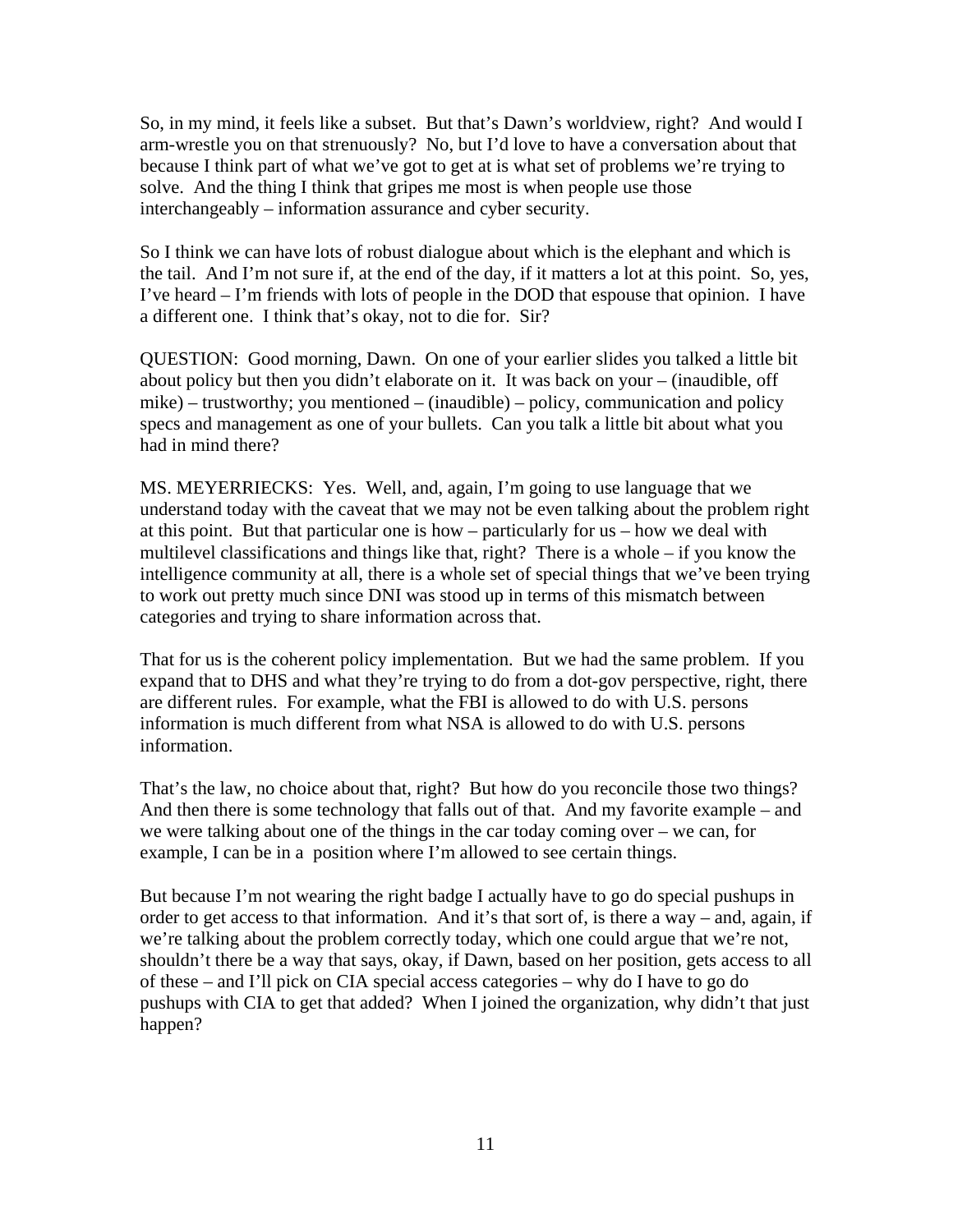And the problem is, we've got so many data sets with so many policy and access control lists on them that we've got it – the ways those get reconciled is you do one-offs. And that's what the tool is – you know, now we're starting to get to a tool and how do you figure that out. So is there - Are we even talking about the problem right?

And then there is the: How do we automate that so that it's not – for example, I showed up and six months later I finally have access to our shared drive at DNI. Bad on us, but I hadn't accessed it; I didn't know it existed. And then I found out I couldn't get to it. And it's our organizational shared drive  $so - it$ 's that sort of stuff.

So there is a mechanical piece and then there is a philosophical piece about how do you work through that, both pieces.

QUESTION: I recently came from Wall Street back in to be a CIO for the government. And it's very interesting to me because, one, I work in a very unique environment because we are – (inaudible); we do RDT&E out on the island. But we're on NASA property. So all of my systems have to go through a point at NASA. So we own the buildings and test all sorts of – (inaudible) – things for all of the  $R&D$  – (inaudible) – the U.S.

So NASA does touch my network. So I'm looking at this as, I don't quite understand because I'm the new kid on the block, but I will tell you, I look at this and I go, what happened to best practices? We're always trying to reinvent the wheel here. You know, I look at what we do in investment banking and, you know, when is the last time somebody hacked into Goldman Sachs?

So why can't we hold ourselves to the same standards of global policy and push it down into a better – (inaudible) – you know, from your level push it down and say, okay, yes, you're NSA: here is what you should do; here is what you can look at and there just is no federation of people – (inaudible).

Everybody has their own policy. Everybody is throwing spaghetti at the wall, basically, and I am looking at the C&A package for IA going, risk management? I have 728 packages that I'm trying to get through and they are costing me about \$250,000 for the one that's going through today. What kind of risk management is that? (Laughter.)

So I understand your point as far as IA being a risk-management tool, but we're not managing how we apply things; we're so busy trying to – anyways, sorry. I did have a question but now I went on a tangent and my rant. (Laughter.)

So I guess, looking from an outsider coming back in, my hope is that you guys will understand that we do need a federated architecture. And I've looked at the – (inaudible) - and all of this stuff. And you know, push it down as fast as you can because we're wasting money. That's my taxpaying dollar! So anyway, my two cents for it and thank you, it was very good to hear. I hope that once it gets pushed out to the lower levels, that it doesn't get skewed as much as it does in the upper –